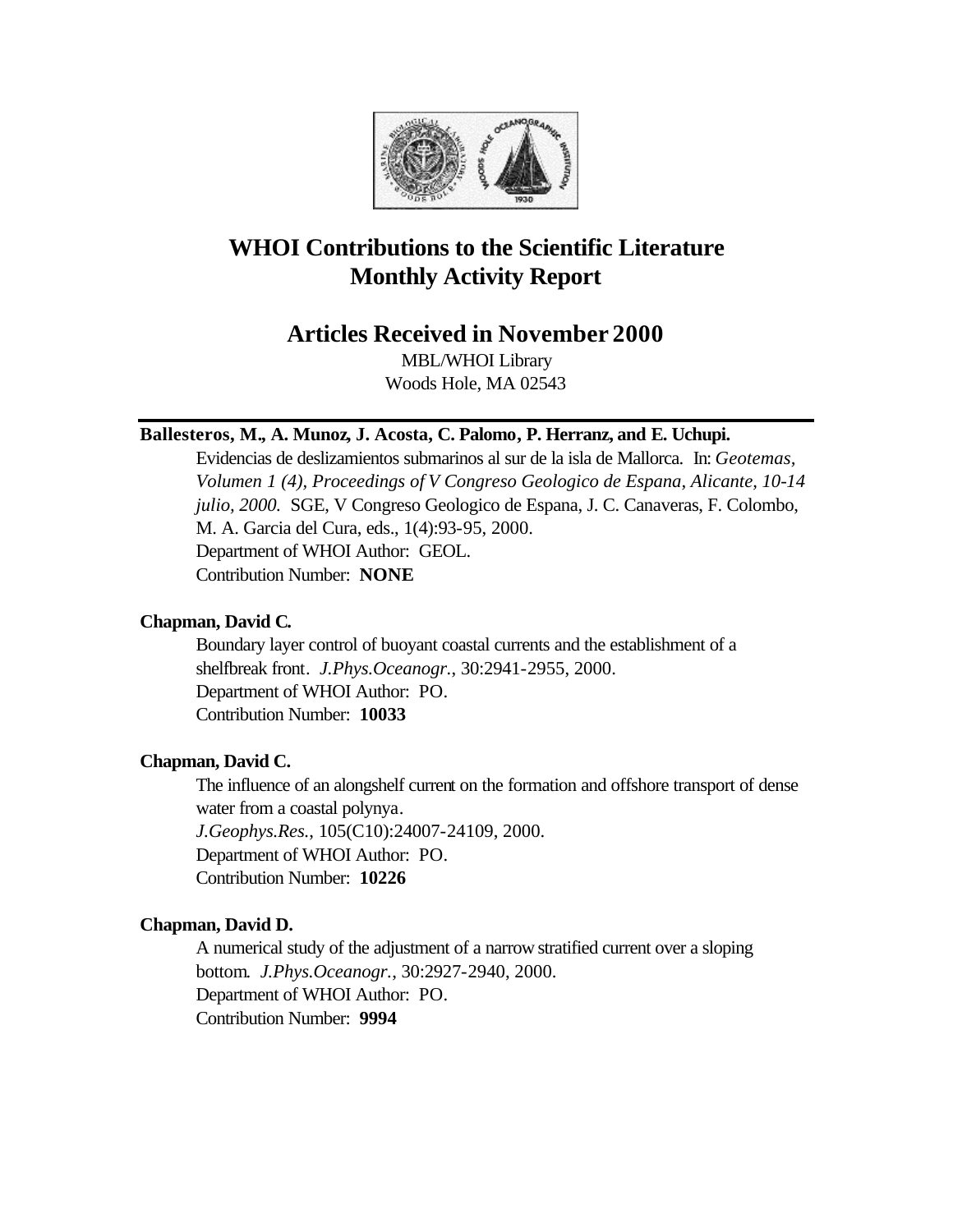## **Dahlgren, Thomas G., James R. Weinberg, and Kenneth M. Halanych.**

Phylogeography of the ocean quahog (*Artica islandica*): Influences of paleoclimate on genetic diversity and species range. *Mar.Biol.*, 173:487-495, 2000. Department of WHOI Author: BIO. Contribution Number: **10166**

#### **Huang, Rui Xin and Joseph Pedlosky.**

Climate variability induced by anomalous buoyancy forcing in a multilayer model of the ventilated thermocline. *J.Phys.Oceanogr.*, 30:3009-3021, 2000. Department of WHOI Author: PO. Contribution Number: **10098**

#### **Huang, Rui Xin, Joseph Pedlosky.**

Climate variability of the equatorial thermocline inferred from a two-moving-layer model of the ventilated thermocline.

*J.Phys.Oceanogr.*, 30:2610-2626, 2000.

Department of WHOI Author: PO.

Contribution Number: **9979**

## **Hunt, John M.**

New applications in exploration and production geochemistry*.*  In: *Proceedings Second International Petroleum Conference and Exhibition, PETROTECH-97, Vigyan Bhavan, New Delhi*. Br. Publishing Corporation India Ltd., Delhi, 1:85-100, 1997. Department of WHOI Author: BIO. Contribution Number: **NONE**

## **Krekeler, Daniel, Pael Sigalevich, Andreas Teske, Heribert Cypionka, and Yehuda Cohen.**

A sulfate-reducing bacterium from the oxic layer of a microbial mat from Solar Lake (Sinai), *Desulfovibrio oxyclinae* sp. nov. *Arch.Microbiol.*, 167:369-375, 1997. Department of WHOI Author: BIO. Contribution Number: **NONE**

#### **Li, Dan, Dajun Tang, and George V. Frisk.**

Evaluation of sound propagation models used in bottom volume scattering studies. *J.Acoust.Soc.Am.*, 108(5)1:2039-2052, 2000. Department of WHOI Author: AOPE. Contribution Number: **9812**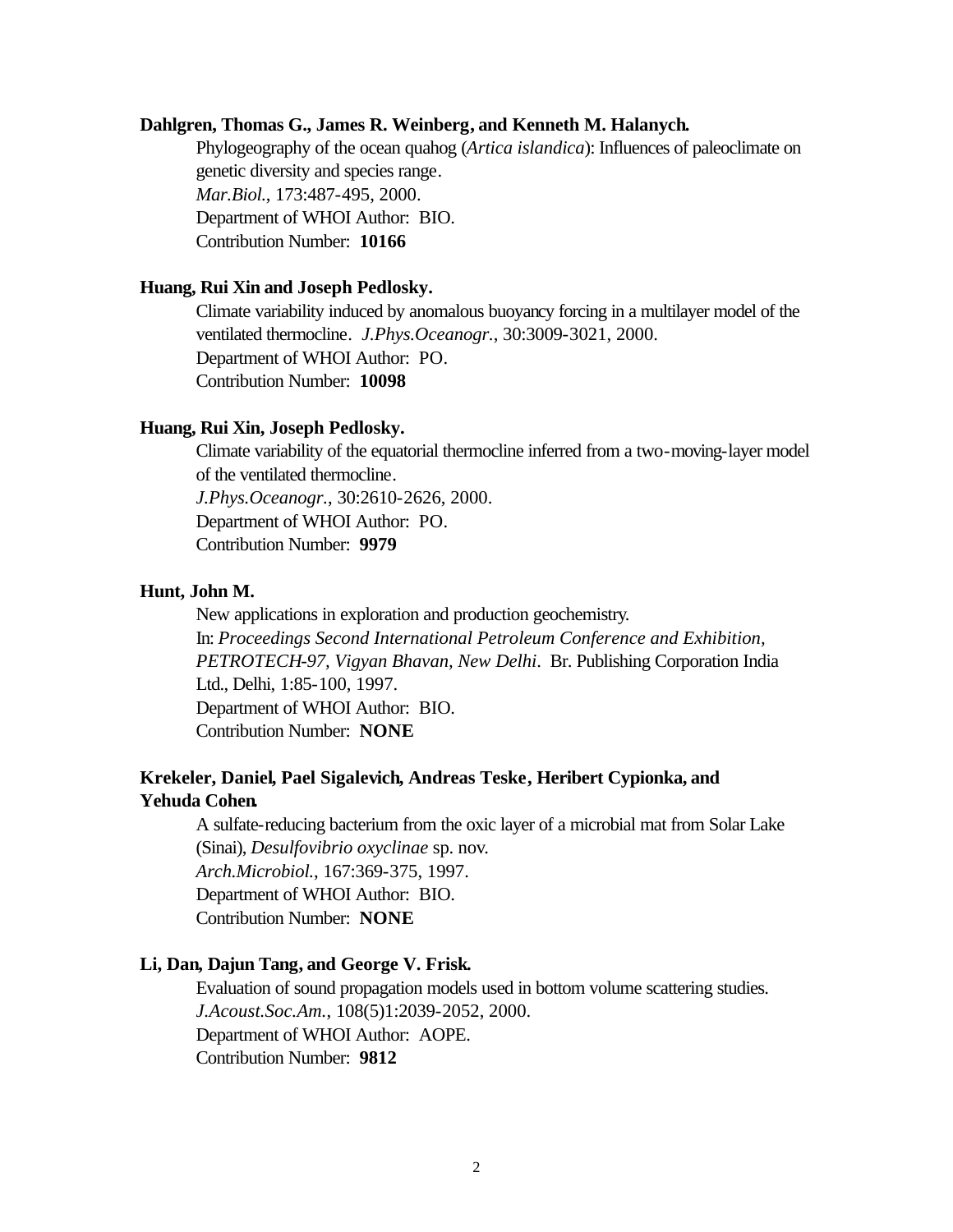#### **Mascle, Jean, Pat Lohmann, Peter Clift, and ODP 159 Scientific Party.**

Development of a passive transform margin: Cote d'Ivoire Ghana transform margin ODP Leg 159 preliminary results. *Geo-Mar.Lett.*, 17:4-11, 1997. Department of WHOI Author: GEOL. Contribution Number: **NONE**

## **Munoz, A., M. Ballesteros, J. Acosta, C. Palomo, P. Herranz, and E. Uchupi.**

Analisis cuantitativo del las estructuras adyacentes al monte submarino Emile Baudot (Mar Balear, Espana). In: *Geotemas, Volumen 1 (4), Proceedings of V Congreso Geologico de Espana, Alicante, 10-14 Julio, 2000*. SGE, V Congreso Geologico de Espana, J. C. Canaveras, F. Colombo, M. A. Garcia del Cura, eds*.*, 1(4):195-196, 2000. Department of WHOI Author: GEOL.

Contribution Number: **NONE**

#### **Neubert, M. G., S. C. Blumenshine, D. E. Duplisea, T. Johnsson, and B. Rashleigh.**

Body size and food web structure: Testing the equiprobablility assumption of the cascade model. *Oecologia*, 123:241-251, 2000. Department of WHOI Author: BIO. Contribution Number: **10056**

## **Neubert, Michael G. and Hal Caswell.**

Density-dependent vital rates and their population dynamic consequences. *J.Math.Biol.*, 41:103-121, 2000. Department of WHOI Author: BIO. Contribution Number: **9907**

## **Neubert, Michael G., Mark Kot, and Mark A. Lewis.**

Invasion speeds in fluctuating environments. *Proc.Royal Soc. (London) B*, 267:1603-1610, 2000. Department of WHOI Author: BIO. Contribution Number: **10227**

#### **Polzin, K. L., J. M. Toole, J. R. Ledwell, and R. W. Schmitt.**

Spatial variability of turbulent mixing in the abyssal ocean. *Science*, 276:93-96, 1997. Department of WHOI Author: PO. AOPE. Contribution Number: **9399**